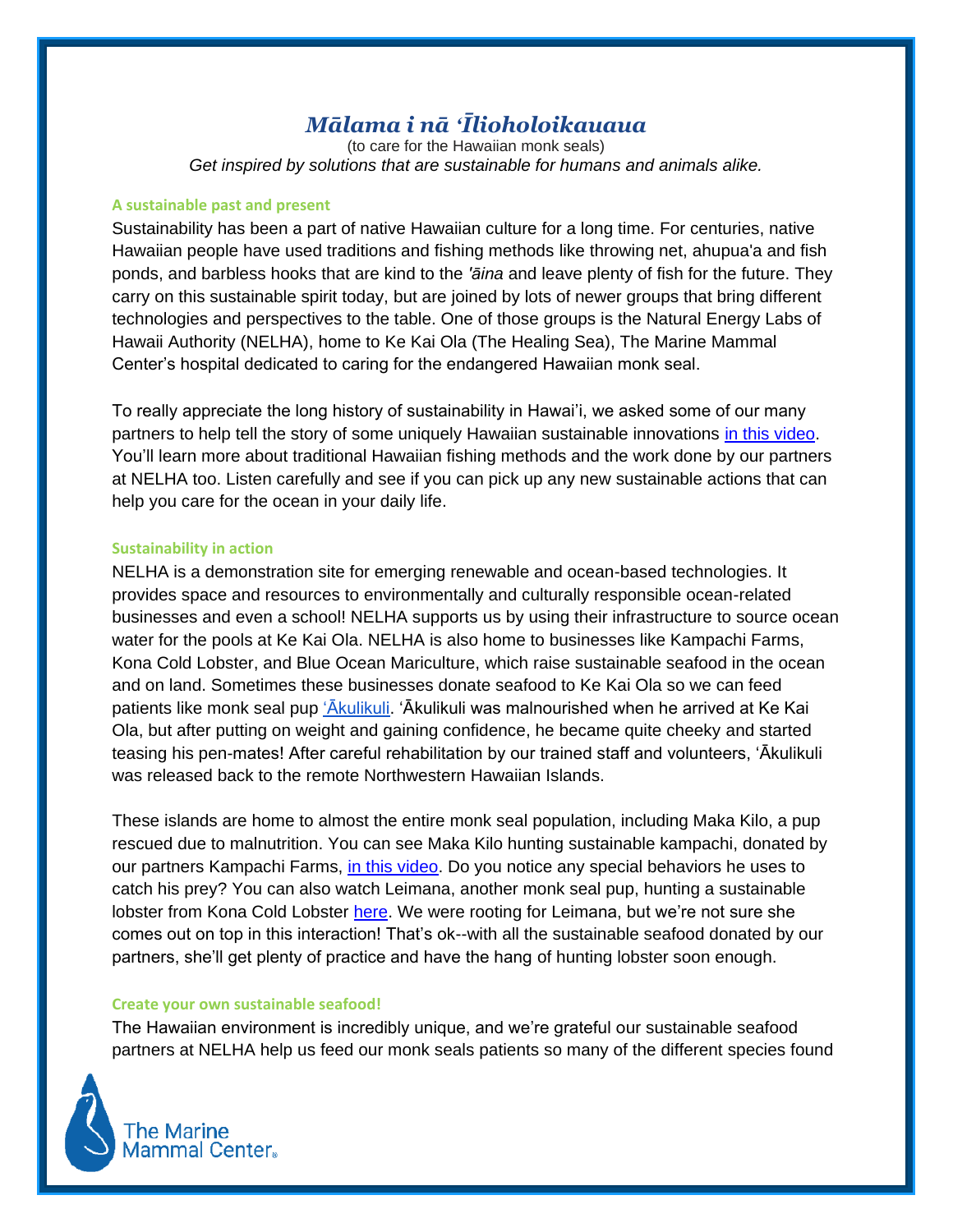in their local habitats. Now it's time for *you* to make some sustainable seafood critters using materials from *your* natural habitat: your home!

## **Clay** *wana* **(sea urchin)**

*Wana* are found all over Hawaii. These spikey critters are super easy to make, so give it a go!

*Materials:* 

- Clay, play-doh or a styrofoam ball Toothpicks or anything pokey
	-

#### *Instructions:*

- 1. Make a ball out of clay or grab a styrofoam ball or something else round.
- 2. If using clay, tap the ball on the table to flatten it so your sea urchin stays put!
- 3. Poke lots of toothpicks into the ball. The more toothpicks, the spikier your *wana* will be!
- 4. Repeat with different colors and sizes so you have an ecosystem of different *wana*!



## **Toilet roll** *he'e* **(octopus)**

Our partners in Hawaii helped us get *he'e* to feed our Hawaiian monk seal patients, but we could always use more! Follow the directions below to make your own octopus friend.

#### *Materials:*

- Toilet paper rolls
- Scissors
- Hole punch (optional, you can cut holes with scissors instead)
- **Coloring supplies**
- Yarn, floss, ribbon or string

#### *Instructions:*

- 1. Make 4 slits on one end of a toilet paper roll.
- 2. Fold the four sides on top of each other to close one end of the roll.
- 3. Punch or cut holes around the other end. This is where you'll attach the tentacles later!

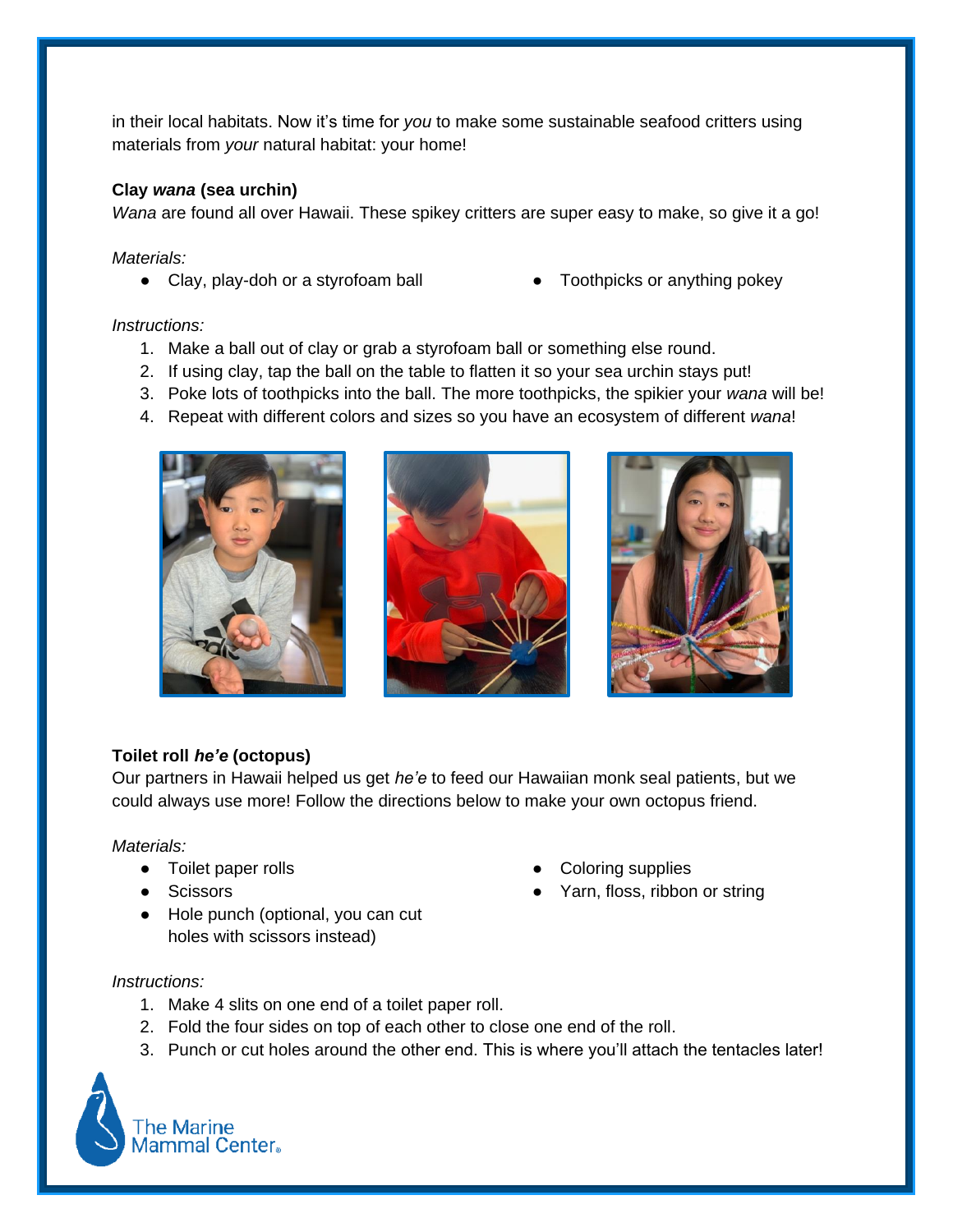- 4. Decorate the tube however you like. You can add eyes, a smile, even dimples!
- 5. Wrap yarn through the holes at the bottom of the roll. Your octopus has tentacles now!
- 6. If you punch a hole in the top and tie string through it, you can add a handle so you can carry around your new friend!



# **Origami** *i'a* **(fish)**

Create an origami fish and decorate it to look like your favorite species! You can use Seafood Watch for decoration inspiration or to find a sustainable fish. Check out our other [activities](https://www.marinemammalcenter.org/education/adults-families/online-learning-resources) to learn more about this awesome program!

## *Materials:*

- Square pieces of paper <br>● Coloring supplies
	-

# *Instructions:*

- 1. Fold a square piece of paper in half.
- 2. Unfold it and fold it in half the other way so your creases make an plus on your paper.
- 3. Unfold it and fold opposite sides to the middle crease. Do this to all 4 sides. (Picture 1)
- 4. Unfold again. Your creases should make 16 little squares on your paper.
- 5. Fold in half diagonally. Make a sharp fold only on the outermost little square on each side. You don't have to press down on the middle of the crease!
- 6. Unfold and fold in half diagonally the other way so the creases make an x on your paper. Again, only make a sharp crease on the outermost little squares on each side.
- 7. Unfold. Your new creases should make a medium square in the middle of your paper.
- 8. Fold two sides to the middle, like Step 3, so you have a rectangle with a flap facing up.
- 9. Take one short end of the rectangle. Fold the first little square to the center, but push out the sides along the fold so they form a triangle on each side. (Picture 2)
- 10. Repeat with the other side. You should have a shape that looks like the medium square with two triangles on the side. (Picture 3)
- 11. Flip the paper so the fold is horizontal.
- 12. Fold the triangles under the fold down and to the middle, so they point down. (Picture 4)

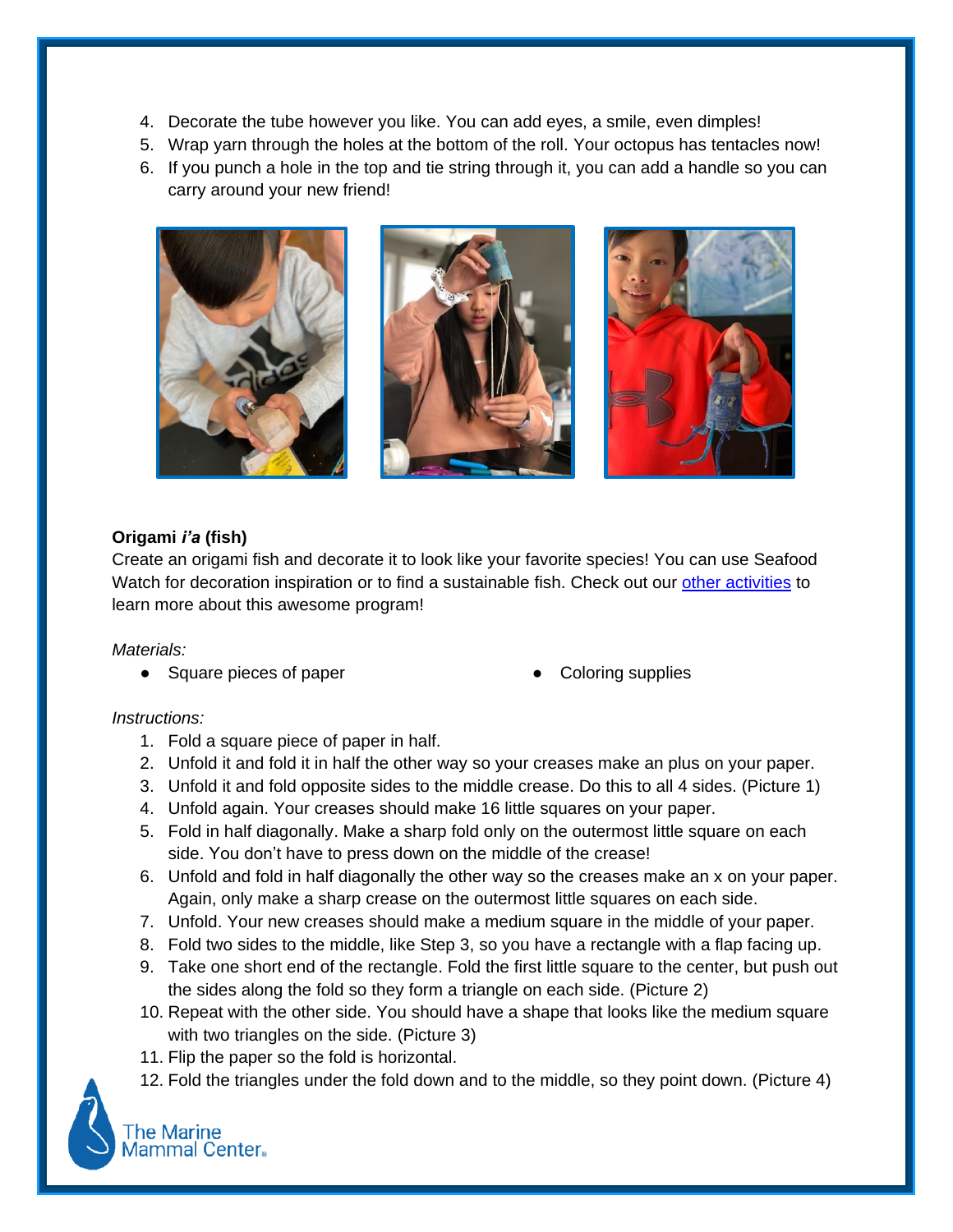- 13. Fold the right side to the middle. This will make it poke over the left side. (Picture 5) Take the tip that's poking to the left and fold it back to the right. (Picture 6)
- 14. Fold the left side to the middle. It should poke perfectly over the right side. (Picture 7)
- 15. Take the tip that's pointing to the right and fold it back to the left so both sides match. (Picture 8) It's the tail of your fish!
- 16. Above the fold, you should have a rectangle with a triangle on either side. Fold the right side of the rectangle down and to the middle. (Picture 9)
- 17. Fold the left side of the rectangle down and to the middle. (Picture 10)
- 18. Flip the paper over and you should have a fish with front and back flippers! (Pictures 11 and 12) Congratulations, that was a tough one!













T<mark>he Marine</mark><br>Mammal Center.